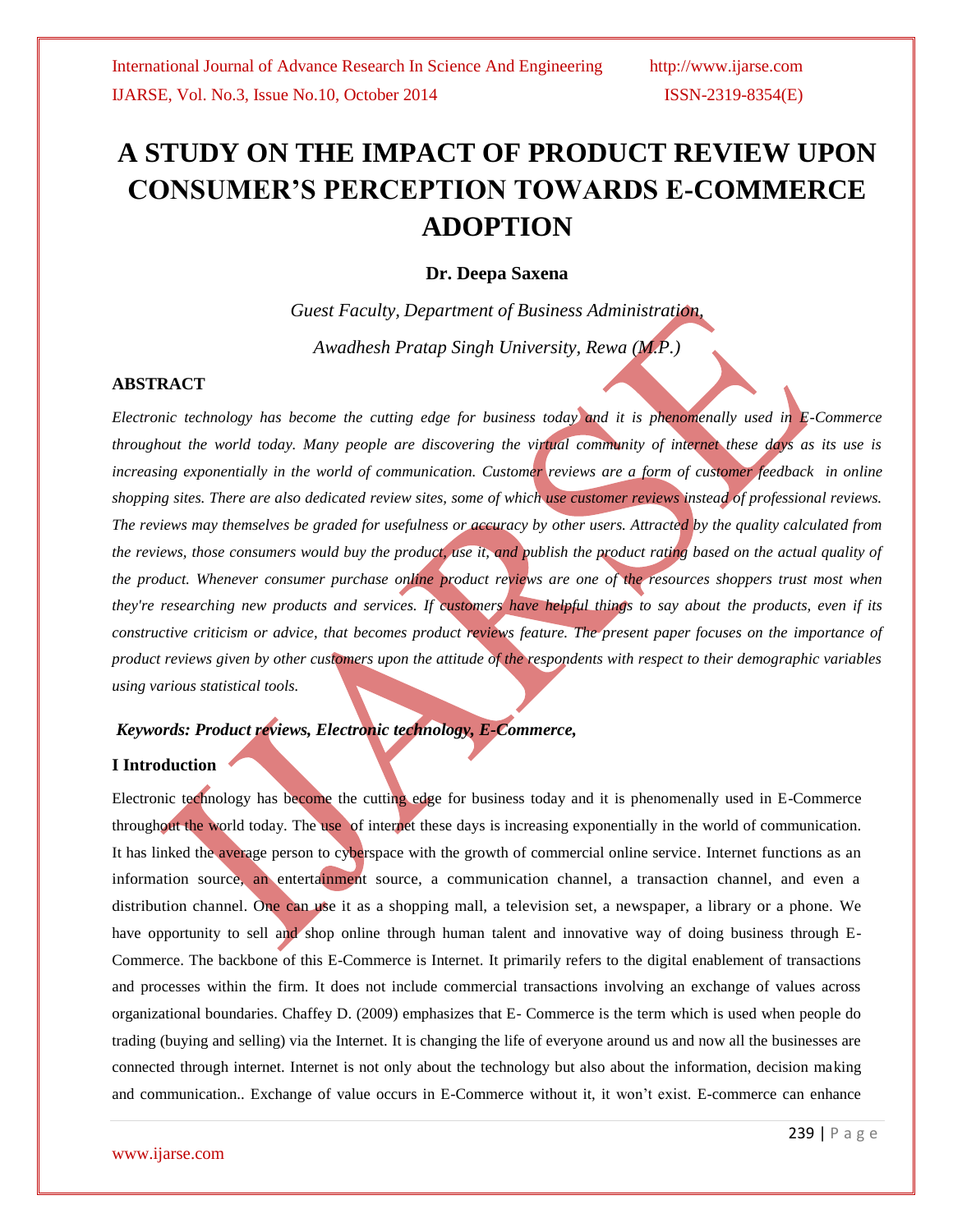business activities, and better and profitable access to markets. Brown and Goolsbee (2002) have studied how ecommerce has affected prices and price dispersion but much less work has looked at the influence of diffusion of the Internet has on the number or type of producers that operate in an industry.

The development of e-commerce has led to companies moving much of their business efforts to online environments. Uptill 1994, e-commerce did not exist. Although the terms Internet and World Wide Web are often used interchangeably, they are actually two very different things.

In the present study, importance of product reviews on the e-commerce website is focused. The matter to be studied is that unlike all the sellers, online sellers also know what they are offering to their customers but consumers remain uninformed about the quality if the product. What they actually know about the product is its price and the offers associated with them which compel them to purchase the product. Generally the information given by these websites does not fulfill the information needs of the customers. This is known as information asymmetry. So these websites ask their existing customers to rate the product or give their opinions about the product. This is called as product review which ultimately helps the consumers to know about the features of the product which is displayed online. On the basis of these reviews new customers also make their purchase at least for first time and if they like the product then they purchase it more frequently.

### **II LITERATURE REVIEW**

Anderson and Renault (2000) said that the consumers have heterogeneous tastes, where only some consumers know their taste matches with a firm's product while all consumers are uninformed about prices. Consumer information asymmetry in online product reviews suggests that the firm is better off in the market with no asymmetry in consumer information about distribution of price sensitivities and tastes for quality in the population (Yulia Nevskaya, 2012). Sun (2009) studies how the variance of consumer Internet reviews affects demand for a product. It is exactly consumer taste heterogeneity that gives rise to the variance in consumer ratings in her model. According to the author the consumers' taste is unidimensional and consumers are distributed uniformly according to their tastes.

# **III RESEARCH METHODOLOGY**

Descriptive and analytical research methods are used to conduct this study. This study was conducted in Bhopal. Questionnaires were the source of data collection, which contained some open ended and some multiple choice questions. Secondary data was collected through books, magazines, newspapers and journals. Respondents were categorized on the basis of age, gender Occupation and income. Total 100 respondnets were to be surveyed out of which only 86 respondents completed the questionnaires in all respect. All filled questionnaires were coded and data was then tabulated and analyzed using various statistical tools.

### **IV OBJECTIVES**

- 1. To analyze the attitude of the respondents towards product reviews w.r.t. Gender .
- 2. To analyze the attitude of the respondents towards product reviews w.r.t. age.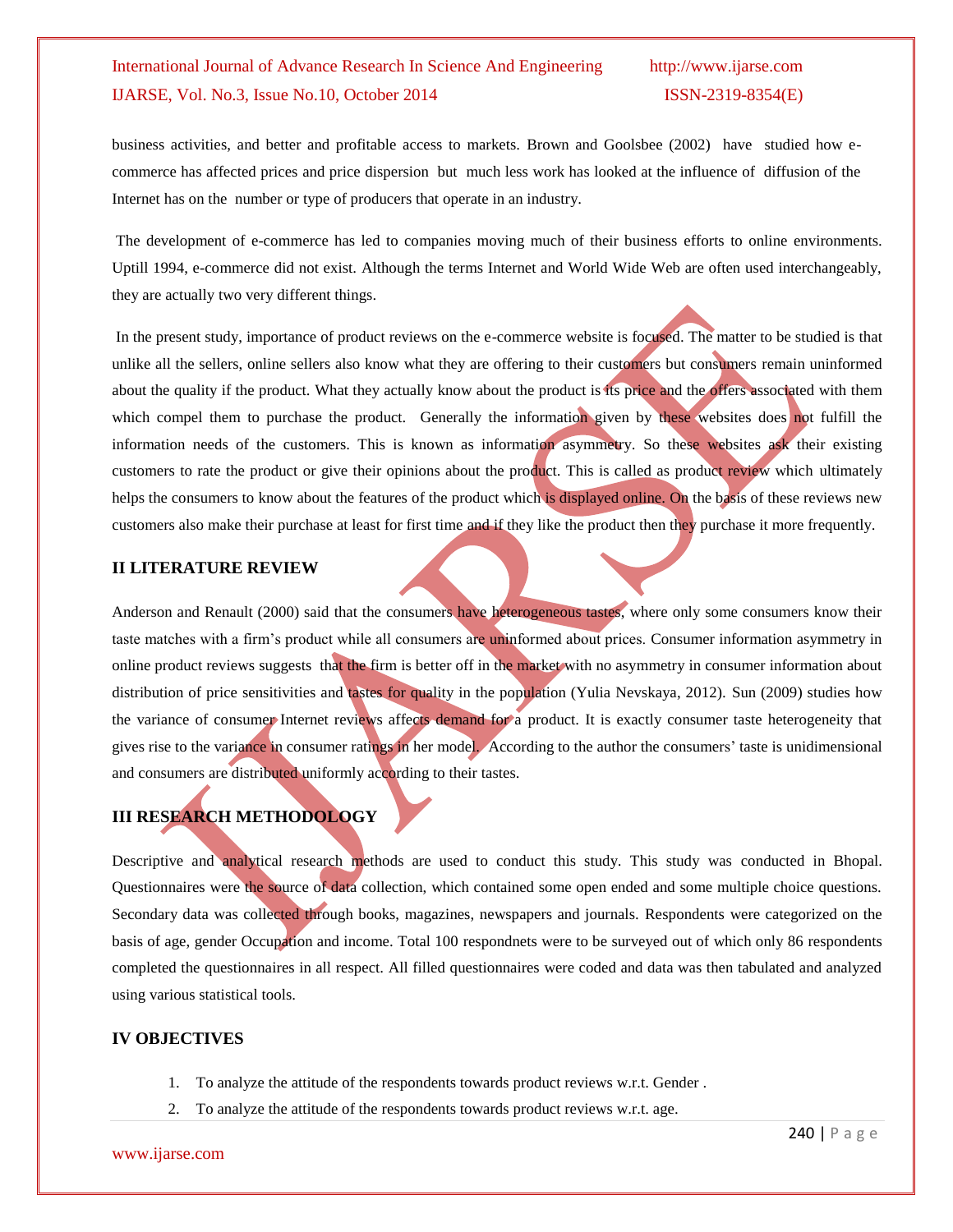- 3. To analyze the attitude of the respondents towards product reviews w.r.t. Income.
- 4. To analyze the attitude of the respondents towards product reviews w.r.t. occupation.

#### **V HYPOTHESIS**

- 1. There is no significant difference in the attitude of the respondents towards product reviews w.r.t. gender.
- 2. There is no significant difference in the attitude of the respondents towards product reviews w.r.t. age.
- 3. There is no significant difference in the attitude of the respondents towards product reviews w.r.t. Income.
- 4. There is no significant difference in the attitude of the respondents towards product reviews w.r.t. occupation.

### **VI DEMOGRAPHIC PROFILE OF THE RESPONDENTS**

Table no.1 shows the demographic profile of the respondents. It can be seen that respondents have been categorized on the basis of age in four categories. First category is 18-23 years, second is 23 -28 years, 28-33 years is the third category and last category is that of 33 -38 years and above. Gender wise people could be categorized in two categories, i.e., male and female. Occupationwise also people were categorized in two categories, viz, Businessmen and service class. Income wise people were categorized in 4 categories; those having the income upto Rs. 10000 per month, from 10000-20000 per month, from 20000-30000 per month and above 30000 per month.

|       |                            | Age           |         |               |                           |  |  |  |  |
|-------|----------------------------|---------------|---------|---------------|---------------------------|--|--|--|--|
|       |                            | Frequency     | Percent | Valid Percent | <b>Cumulative Percent</b> |  |  |  |  |
|       | 18-23 years                | 15            | 15.8    | 15.8          | 15.8                      |  |  |  |  |
|       | $23-28$ years              | 21            | 22.1    | 22.1          | 37.9                      |  |  |  |  |
| Valid | 28-33 years                | 15            | 15.8    | 15.8          | 53.7                      |  |  |  |  |
|       | 33-38 years and above      | 44            | 46.3    | 46.3          | 100                       |  |  |  |  |
|       | Total                      | 95            | 100     | 100           |                           |  |  |  |  |
|       |                            | Gender        |         |               |                           |  |  |  |  |
|       |                            | Frequency     | Percent | Valid Percent | <b>Cumulative Percent</b> |  |  |  |  |
|       | Male                       | 49            | 51.6    | 51.6          | 51.6                      |  |  |  |  |
| Valid | Female                     | 46            | 48.4    | 48.4          | 100                       |  |  |  |  |
|       | Total                      | 95            | 100     | 100           |                           |  |  |  |  |
|       |                            | <b>Income</b> |         |               |                           |  |  |  |  |
|       |                            | Frequency     | Percent | Valid Percent | <b>Cumulative Percent</b> |  |  |  |  |
|       | Upto Rs. 10000 per month   | 33            | 34.7    | 34.7          | 34.7                      |  |  |  |  |
|       | From 10000-20000 per month | 33            | 34.7    | 34.7          | 69.5                      |  |  |  |  |
| Valid | From 20000-30000 per month | 15            | 15.8    | 15.8          | 85.3                      |  |  |  |  |
|       | Above 30000 per month      | 14            | 14.7    | 14.7          | 100                       |  |  |  |  |
|       | Total                      | 95            | 100     | 100           |                           |  |  |  |  |
|       | Occupation                 |               |         |               |                           |  |  |  |  |
|       |                            | Frequency     | Percent | Valid Percent | <b>Cumulative Percent</b> |  |  |  |  |
|       | Businessmen                | 47            | 49.5    | 49.5          | 49.5                      |  |  |  |  |
| Valid | Service class              | 48            | 50.5    | 50.5          | 100                       |  |  |  |  |
|       | Total                      | 95            | 100     | 100           |                           |  |  |  |  |

#### **Table no.1: Demographic Profile of the Respondents**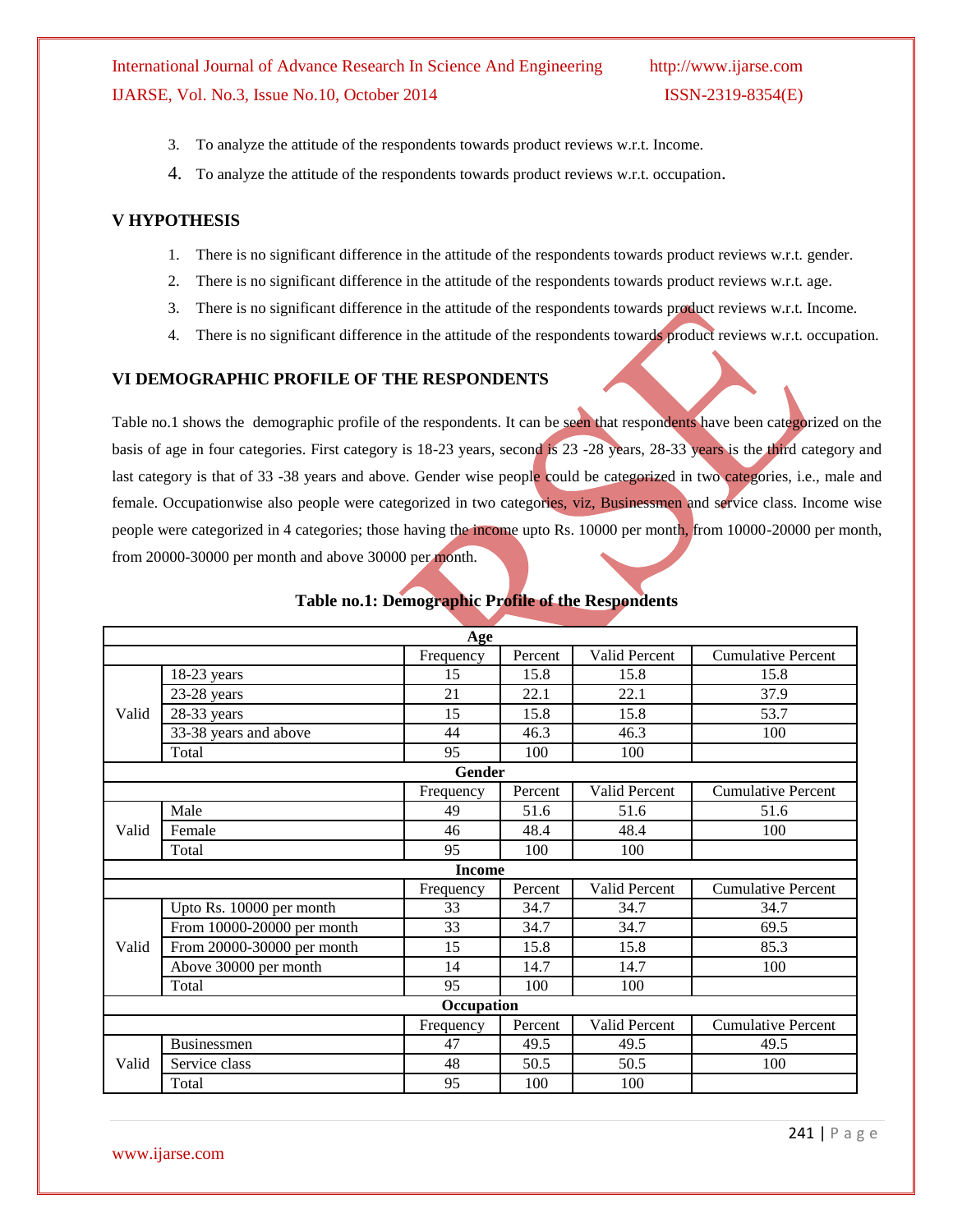In table no. 2 is given the statistics regarding various data which were obtained through analyzing their means.

|         | <b>Statistics</b> |                        |        |        |        |            |  |  |  |  |
|---------|-------------------|------------------------|--------|--------|--------|------------|--|--|--|--|
|         |                   | <b>Product Reviews</b> | Age    | Gender | Income | Occupation |  |  |  |  |
| N       | Valid             | 95                     | 95     | 95     | 95     | 95         |  |  |  |  |
|         | Mean              | 2.3158                 | 2.9263 | 1.4842 | 2.1053 | 1.5053     |  |  |  |  |
|         | Minimum           | 1.00                   | 1.00   | 1.00   | 1.00   | 1.00       |  |  |  |  |
| Maximum |                   | 5.00                   | 4.00   | 2.00   | 4.00   | 2.00       |  |  |  |  |
| Sum     |                   | 220.00                 | 278.00 | 141.00 | 200.00 | 143.00     |  |  |  |  |

## **Table no. : 2**

## **VII FREQUENCY TABLE**

From the following frequency table it is seen that 39 respondents were saying that their purchase decision are not affected by the product reviews given on the particular website. 20 respondents were disagreeing with the statement. 10 respondents were unable to form any opinion. 19 respondents were agreeing that their purchase decision are affected by the product reviews given on the particular website, 7 respondents showed their strong agreement with the statement.

### **Table no.3**

|       | <b>Product Reviews</b> |           |         |               |                           |
|-------|------------------------|-----------|---------|---------------|---------------------------|
|       |                        |           |         |               |                           |
|       |                        | Frequency | Percent | Valid Percent | <b>Cumulative Percent</b> |
|       |                        |           |         |               |                           |
| Valid | Strongly disagree      | 39        | 41.1    | 41.1          | 41.1                      |
|       | Disagree               | 20        | 21.1    | 21.1          | 62.1                      |
|       | No Opinion             | 10        | 10.5    | 10.5          | 72.6                      |
|       | Agree                  | 19        | 20.0    | 20.0          | 92.6                      |
|       | <b>Strongly Agree</b>  | 7         | 7.4     | 7.4           | 100.0                     |
|       | Total                  | 95        | 100.0   | 100.0         |                           |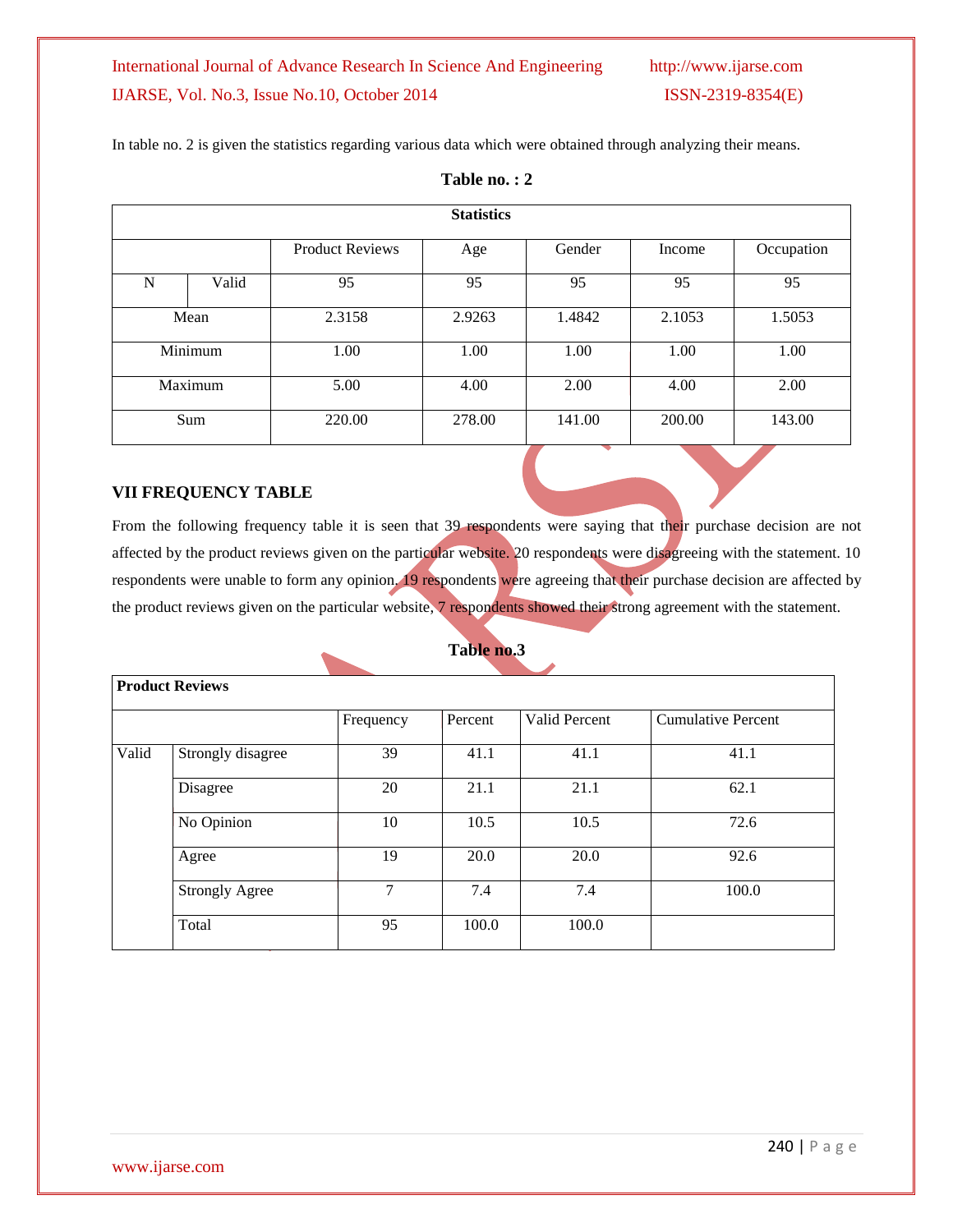



**H01: There is no significant difference in the attitude of the respondents towards product reviews w.r.t. Gender .** For analyzing this hypothesis T test was applied. From the table it can be observed that there were 49 males and 46 female respondents who have attempted this question with their mean values 2.0000 and 2.6522 respectively.

|                         |        |    | Table no.4.1 |                       |                 |  |  |  |  |  |
|-------------------------|--------|----|--------------|-----------------------|-----------------|--|--|--|--|--|
| <b>Group Statistics</b> |        |    |              |                       |                 |  |  |  |  |  |
|                         | Gender |    | Mean         | <b>Std. Deviation</b> | Std. Error Mean |  |  |  |  |  |
| <b>Product Reviews</b>  | Male   | 49 | 2.0000       | 1.30703               | .18672          |  |  |  |  |  |
|                         | Female | 46 | 2.6522       | 1.38592               | .20434          |  |  |  |  |  |

The here the P-value comes out to be 2.361 which is greater the significant value 0.5 which means the null hypothesis is accepted that on the basis of gender the attitude of the respondents does not vary.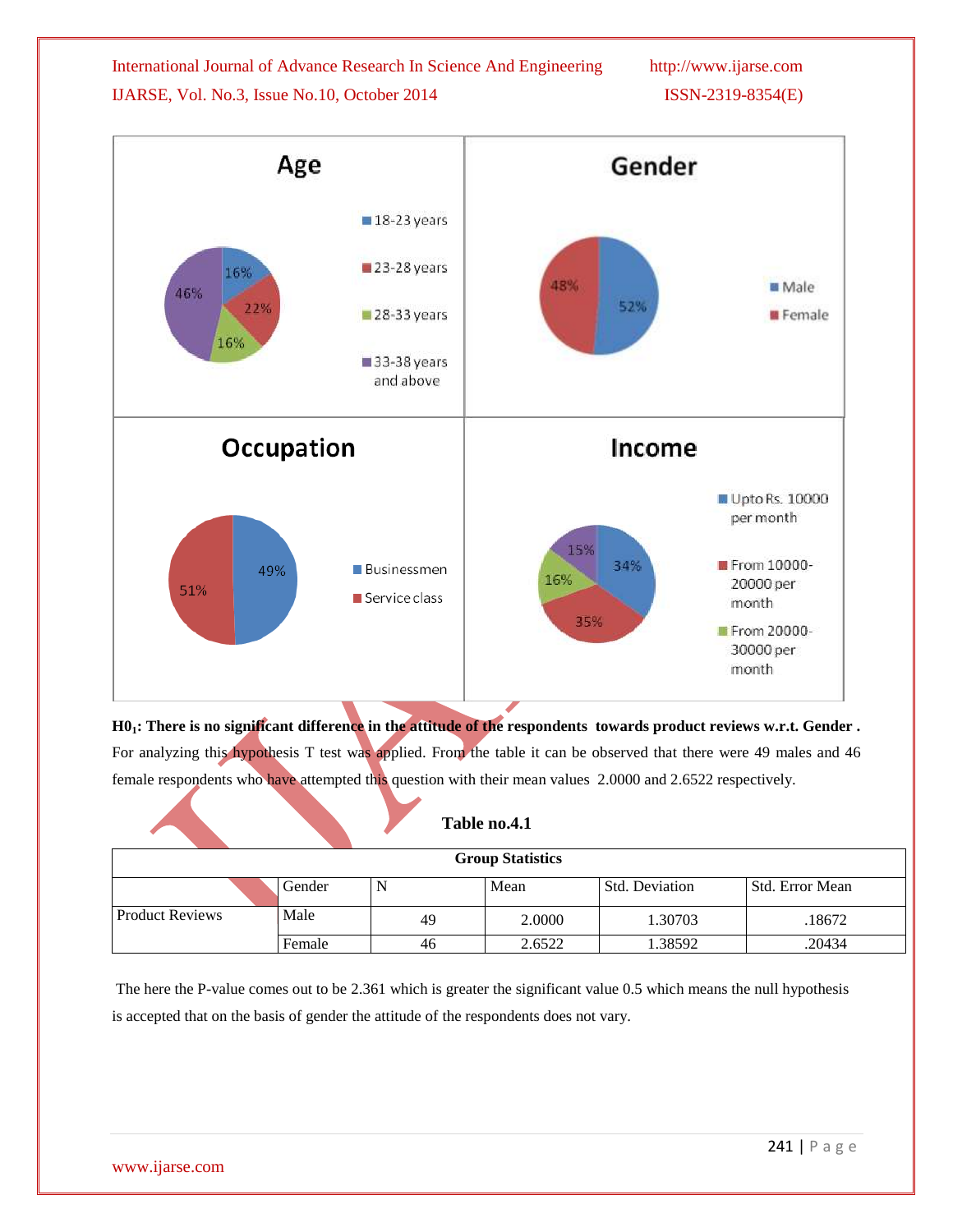|                                               | <b>Independent Samples Test</b>      |       |      |          |                       |                              |                          |                |                            |           |
|-----------------------------------------------|--------------------------------------|-------|------|----------|-----------------------|------------------------------|--------------------------|----------------|----------------------------|-----------|
| Levene's Test for<br>Equality of<br>Variances |                                      |       |      |          |                       | t-test for Equality of Means |                          |                |                            |           |
| $\mathbf F$                                   |                                      | Sig.  | t    | df       | Sig. $(2-$<br>tailed) | Mean<br>Differenc            | Std. Error<br>Difference | the Difference | 95% Confidence Interval of |           |
|                                               |                                      |       |      |          |                       |                              | e                        |                | Lower                      | Upper     |
| Product<br>Reviews                            | Equal<br>variances<br>assumed        | 2.881 | .093 | $-2.361$ | 93                    | .020                         | $-.65217$                | .27629         | $-1.20082$                 | $-.10352$ |
|                                               | Equal<br>variances<br>not<br>assumed |       |      | $-2.356$ | 91.6<br>30            | .021                         | $-.65217$                | .27680         | $-1.20196$                 | $-.10239$ |

## **Table no. 4.2**

**H02: There is no significant difference in the attitude of the respondents towards product reviews w.r.t. age.** By looking at the following descriptive table, there were 15 respondents in the category of 18-23 age group (Mean=3.9333). 21 were there in the next age group that is,  $23$ -28 years of age (Mean= 2.6190). 15 respondents were there in the third category from 28-33 years (Mean=1.5333). Fourth category was of 33-38 years of age (Mean=1.8864) and also above that. Highest number of respondents was 44.

## **Table no.5.1**

|                          | <b>Descriptives</b>                                                          |        |           |        |             |                    |      |      |  |  |  |
|--------------------------|------------------------------------------------------------------------------|--------|-----------|--------|-------------|--------------------|------|------|--|--|--|
| <b>Product Reviews</b>   |                                                                              |        |           |        |             |                    |      |      |  |  |  |
|                          | Minimu<br>Std.<br>Maximu<br>Std.<br>N<br>Mean<br>95% Confidence Interval for |        |           |        |             |                    |      |      |  |  |  |
|                          |                                                                              |        | Deviation | Error  | Mean        |                    | m    | m    |  |  |  |
|                          |                                                                              |        |           |        | Lower Bound | <b>Upper Bound</b> |      |      |  |  |  |
| 18-23 years              | 15                                                                           | 3.9333 | .25820    | .06667 | 3.7903      | 4.0763             | 3.00 | 4.00 |  |  |  |
| 23-28 years              | 21                                                                           | 2.6190 | 1.93588   | .42244 | 1.7378      | 3.5002             | 1.00 | 5.00 |  |  |  |
| 28-33 years              | 15                                                                           | 1.5333 | .51640    | .13333 | 1.2474      | 1.8193             | 1.00 | 2.00 |  |  |  |
| 33-38 years and<br>above | 44                                                                           | 1.8864 | .96968    | .14618 | 1.5916      | 2.1812             | 1.00 | 4.00 |  |  |  |
| Total                    | 95                                                                           | 2.3158 | 1.37812   | .14139 | 2.0351      | 2.5965             | 1.00 | 5.00 |  |  |  |

From the following table P-value comes out to be .000 which is lower than the significant value 0.05 which means that the null hypothesis is rejected and alternative hypothesis is accepted that **significant difference exists in the attitude of the respondents towards product reviews w.r.t. age.** .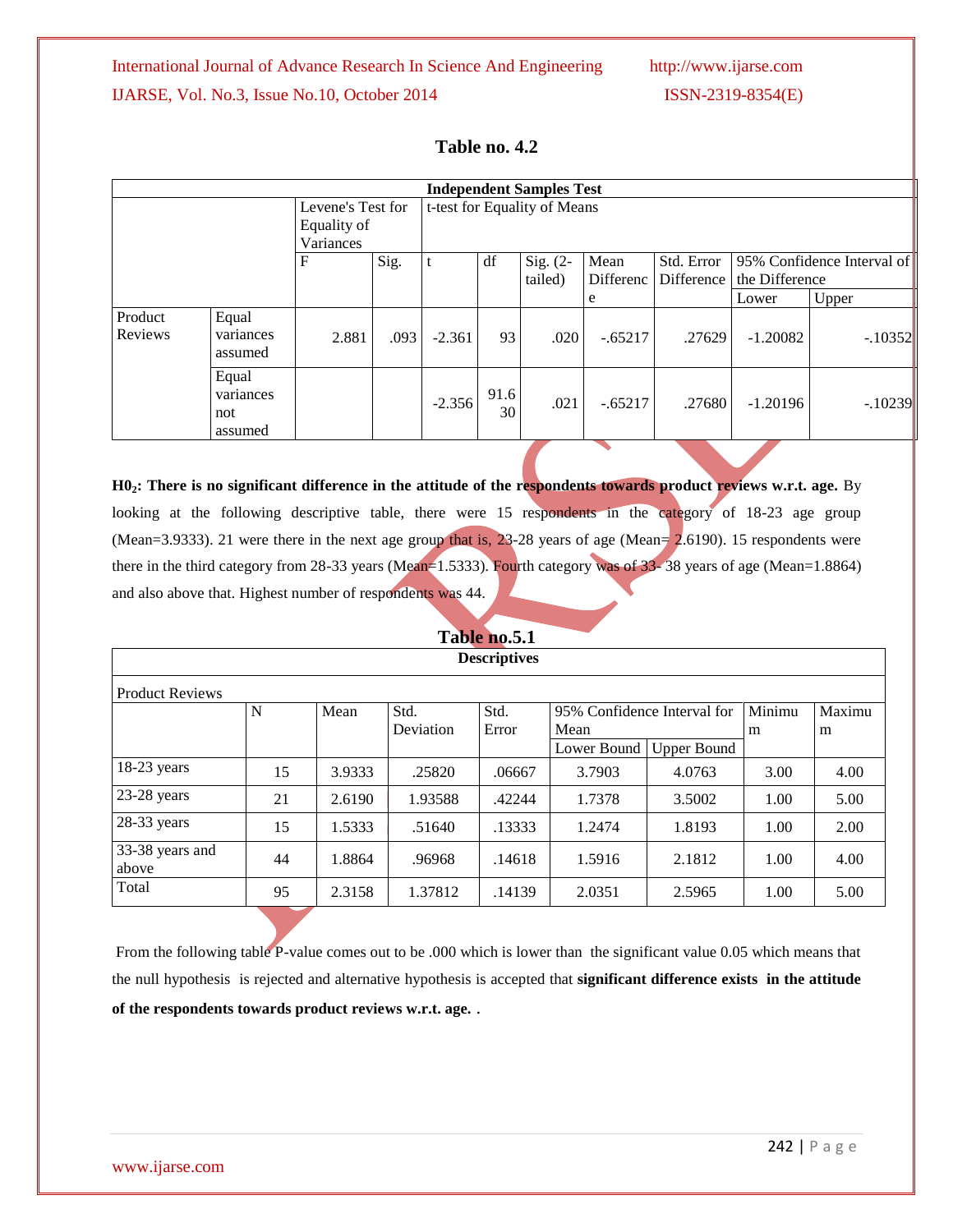## **Table no.5.2**

| <b>ANOVA</b>           |                |    |             |        |      |  |  |  |  |
|------------------------|----------------|----|-------------|--------|------|--|--|--|--|
| <b>Product Reviews</b> |                |    |             |        |      |  |  |  |  |
|                        | Sum of Squares | df | Mean Square |        | Sig. |  |  |  |  |
| <b>Between Groups</b>  | 58.475         |    | 19.492      | 14.775 | .000 |  |  |  |  |
| Within Groups          | 120.051        | 91 | 1.319       |        |      |  |  |  |  |
| Total                  | 178.526        | 94 |             |        |      |  |  |  |  |

**H03: There is no significant difference in the attitude of the respondents towards product reviews w.r.t. Income.**

## **Table no. 6.1**

| <b>Descriptives</b>           |    |        |           |        |                         |        |        |        |  |  |
|-------------------------------|----|--------|-----------|--------|-------------------------|--------|--------|--------|--|--|
| <b>Product Reviews</b>        |    |        |           |        |                         |        |        |        |  |  |
|                               | N  | Mean   | Std.      | Std.   | 95% Confidence Interval |        | Minimu | Maximu |  |  |
|                               |    |        | Deviation | Error  | for Mean                |        | m      | m      |  |  |
|                               |    |        |           |        | Upper<br>Lower          |        |        |        |  |  |
|                               |    |        |           |        | Bound                   | Bound  |        |        |  |  |
| Upto Rs. 10000 per<br>month   | 33 | 2.8182 | 1.28585   | .22384 | 2.3622                  | 3.2741 | 1.00   | 5.00   |  |  |
| From 10000-20000 per<br>month | 33 | 2.2727 | 1.44206   | .25103 | 1.7614                  | 2.7841 | 1.00   | 5.00   |  |  |
| From 20000-30000 per<br>month | 15 | 2.5333 | 1.35576   | .35006 | 1.7825                  | 3.2841 | 1.00   | 4.00   |  |  |
| Above 30000 per<br>month      | 14 | 1.0000 | .00000    | .00000 | 1.0000                  | 1.0000 | 1.00   | 1.00   |  |  |
| Total                         | 95 | 2.3158 | 1.37812   | .14139 | 2.0351                  | 2.5965 | 1.00   | 5.00   |  |  |

From the following table P-value comes out to be .000 which is lower than the significant value 0.05 which means that the null hypothesis is rejected and alternative hypothesis is accepted that **significant difference exists in the attitude of the respondents towards product reviews w.r.t. Income.** .

## **Table no. 6.2**

|                        |                | <b>ANOVA</b> |             |       |      |  |  |  |  |  |
|------------------------|----------------|--------------|-------------|-------|------|--|--|--|--|--|
| <b>Product Reviews</b> |                |              |             |       |      |  |  |  |  |  |
|                        | Sum of Squares | df           | Mean Square |       | Sig. |  |  |  |  |  |
| <b>Between Groups</b>  | 33.338         |              | 11.113      | 6.965 | .000 |  |  |  |  |  |
| Within Groups          | 145.188        | 91           | 1.595       |       |      |  |  |  |  |  |
| Total                  | 178.526        | 94           |             |       |      |  |  |  |  |  |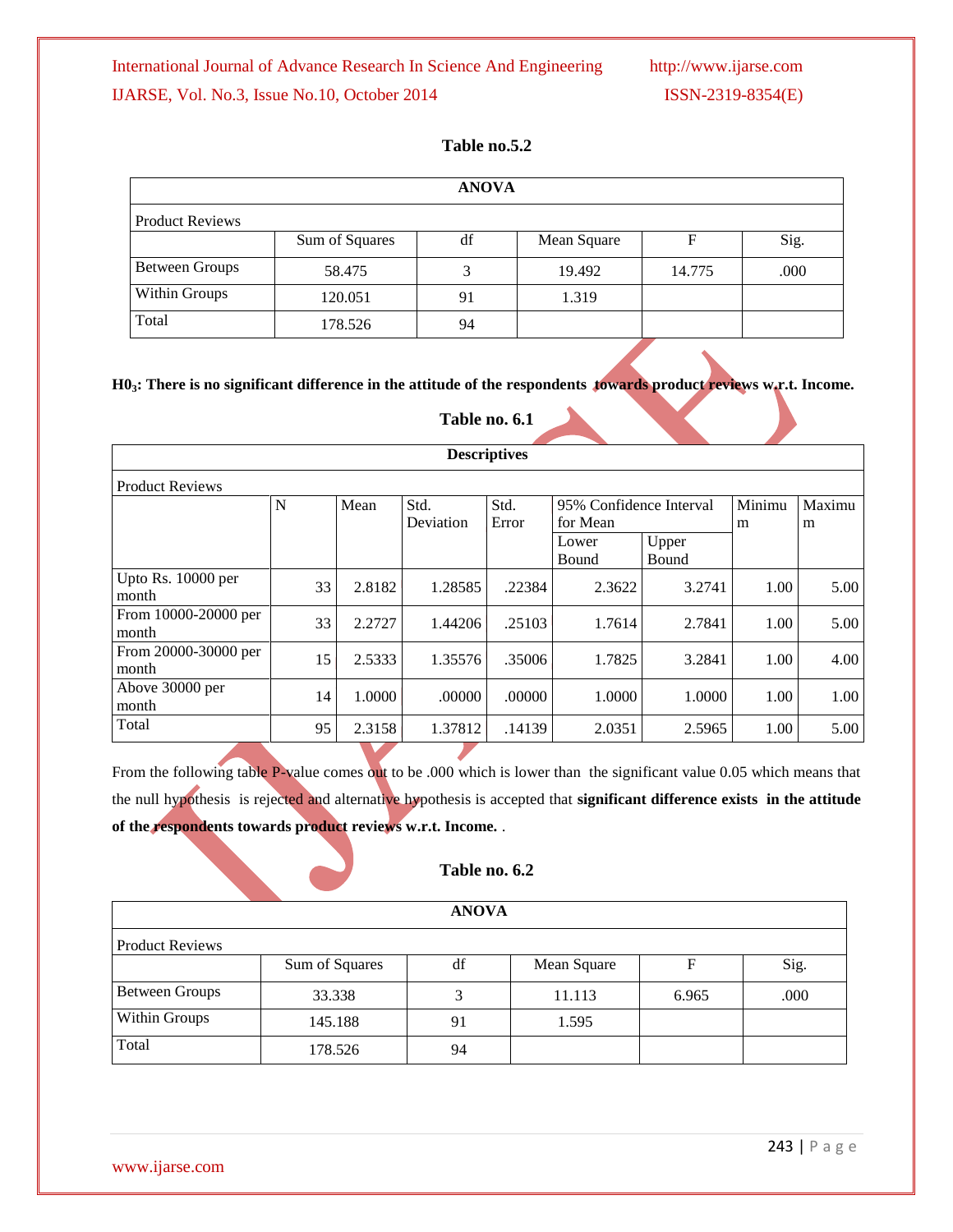## **H04:There is no significant difference in the attitude of the respondents towards product reviews w.r.t. occupation.**

Following group statistics shows that there are two categories of respondents based on occupation. One is businessmen and the other is Service class people. Businessmen were 47 (Mean=2.3617) in number and service class people were 48 (Mean=2.2708) in number.

## **Table no. 7.1**

| <b>Group Statistics</b> |                    |    |        |                |                 |  |  |  |  |  |
|-------------------------|--------------------|----|--------|----------------|-----------------|--|--|--|--|--|
|                         | Occupation         | N  | Mean   | Std. Deviation | Std. Error Mean |  |  |  |  |  |
| <b>Product Reviews</b>  | <b>Businessmen</b> | 47 | 2.3617 | 1.34205        | .19576          |  |  |  |  |  |
|                         | Service class      | 48 | 2.2708 | 1.42530        | .20572          |  |  |  |  |  |

From the table the significant value .684 is greater than 0.05 which means that the null hypothesis is accepted that **there is no significant difference in the attitude of the respondents towards product reviews w.r.t. occupation and it can be said that differences exist just because of chance.**

# **Table no. 7.2**

| <b>Independent Samples Test</b>                  |                                |      |      |      |                              |                |                |                |                                              |        |
|--------------------------------------------------|--------------------------------|------|------|------|------------------------------|----------------|----------------|----------------|----------------------------------------------|--------|
| Levene's<br>Test for<br>Equality of<br>Variances |                                |      |      |      | t-test for Equality of Means |                |                |                |                                              |        |
|                                                  |                                | F    | Sig. |      | df                           | Sig.<br>$(2 -$ | Mean<br>Differ | Std.<br>Error  | 95% Confidence Interval of<br>the Difference |        |
|                                                  |                                |      |      |      |                              | tailed         | ence           | Differe<br>nce | Lower                                        | Upper  |
| Product<br>Reviews                               | Equal variances<br>assumed     | .167 | .684 | .320 | 93                           | .750           | .0908<br>⇁     | .28416         | $-47342$                                     | .65515 |
|                                                  | Equal variances<br>not assumed |      |      | .320 | 92.860                       | .750           | .0908<br>⇁     | .28398         | $-.47307$                                    | .65481 |

## **VIII FINDINGS AND CONCLUSION**

It was found that purchase decision of majority of the respondents was not affected by the product reviews given on the particular website. It was also found that whether it be male or female, there was not too much difference in the attitude of the respondents towards product reviews. Hence it can be said that on the basis of gender the attitude of the respondents does not differ. People from different age group had difference of opinion regarding these reviews. So it can't be said that all of them behave equally to these kinds of reviews. On the basis of income respondents did not show